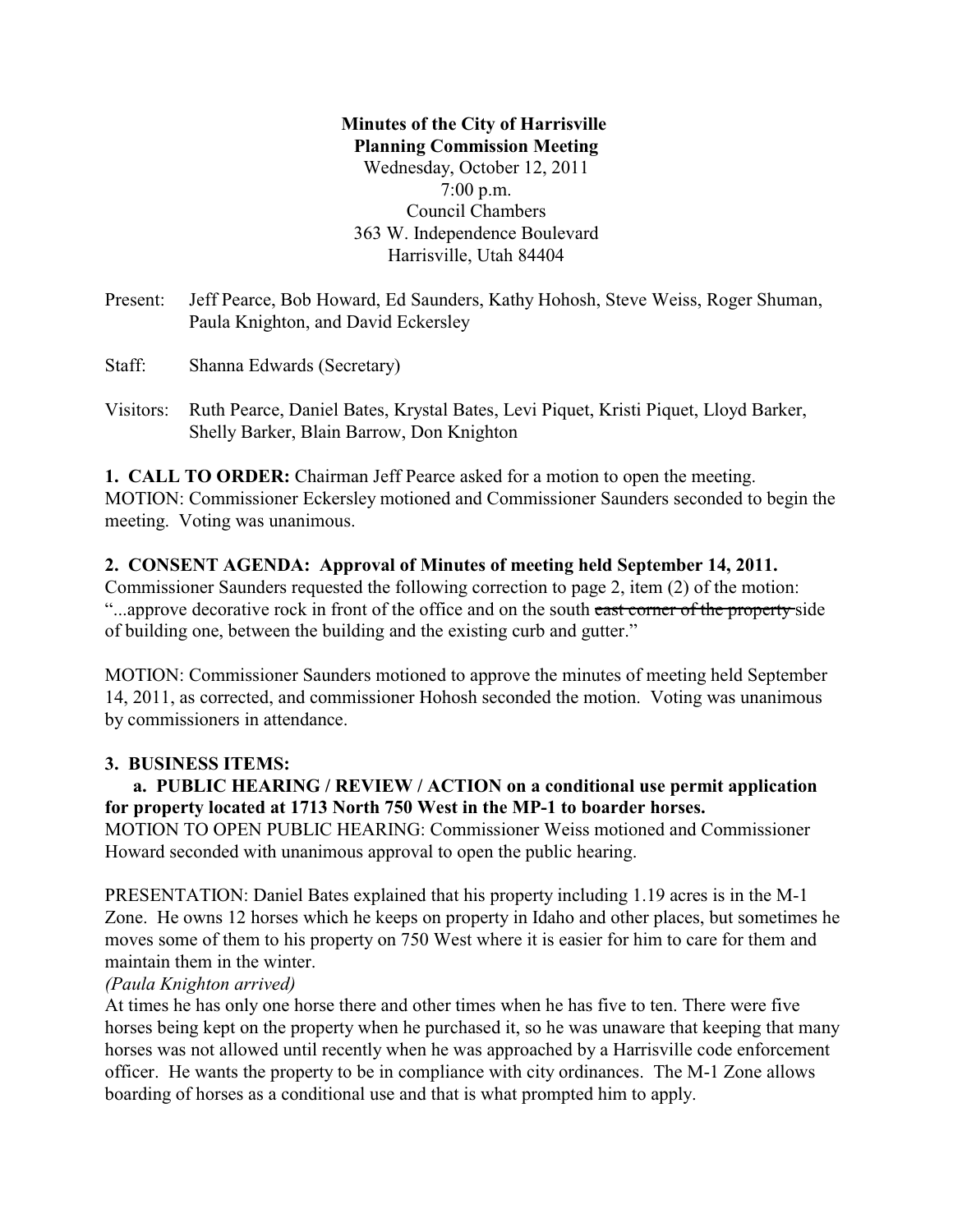Harrisville City Planning Commission Meeting - October 12, 2011 Page 2

#### *(Roger Shuman arrived)*

He usually has from five to eight horses in individual stalls through the winter. His home is also located on the property. He has put in new stalls and an exercising arena since he purchased the property. He sometimes takes in horses other than his own to care for short term. Secretary Edwards mentioned that Animal Services did report to the city offices that the horses are well maintained and in good condition.

#### *Chairman Pearce opened the meeting to public comments:*

Blain Barrow, 1785 North 750 West: He stated that he has had horses around, and as long as they are taken care of properly, they do not create a problem. He is OK with the conditional use requested as long as the adjoining property owners do not have a problem with it. He questioned who will monitor the use if approved. He stated that 750 West is basically agricultural but this property is in the M-1 Zone which he realizes allows it the option for this conditional use. He also stated that he feels 750 West seems to be a dumping yard, and he would like to see the dignity of 750 West maintained.

Don Knighton, 171 W. 1100 N.: He stated that with the keeping of horses comes the need to store hay and dispose of refuse from the horses and this needs to be addressed.

### *There were no further public comments.*

MOTION TO CLOSE PUBLIC HEARING: Commissioner Knighton motioned and Commissioner Hohosh seconded with unanimous approval to close the public hearing.

DISCUSSION: Commissioner Shuman missed most of the original presentation and asked Daniel Bates to repeat. Mr. Bates returned to the podium and said he is just wants to continue to do what he has been doing. He has a barn that holds enough hay for a year for six horses and he does remove the refuse. He has eight stalls 16 x 16, five of which are covered. In winter he provides horses in the outside stalls with blankets. Commissioner Knighton expressed concern for setting a precedence. Her concern is how to approve this conditional use without creating problems in the A-1 Zone. She referred to paragraph 11.10.010 paragraph 6 (b) of the Municipal Code which states: "The allowed number of horses in all zones where allowed is based on 25,000 square feet for the first horse and 20,000 square feet for each additional horse." Commissioner Shuman stated he feels horse keeping on this property should not be any different from in the A-1 Zone. Commissioner Hohosh stated that the previous owner had five horses, and as a conditional use, commissioners are allowed to impose conditions. Commissioner Knighton stated that her impression of boarding horses does not necessarily mean keeping of the owners own animals, but rather boarding others horses for profit. Commissioner Howard feels it is way too many horses for the amount of property.

MOTION: Commissioner Knigton motioned to deny the conditional use permit application for property located at 1713 North 750 West to boarder horses, essentially because even though this request is in the MP-1 Zone, the ratio is so much more than what would be allowed in the agricultural zone. The motion was seconded by Commissioner Eckersley.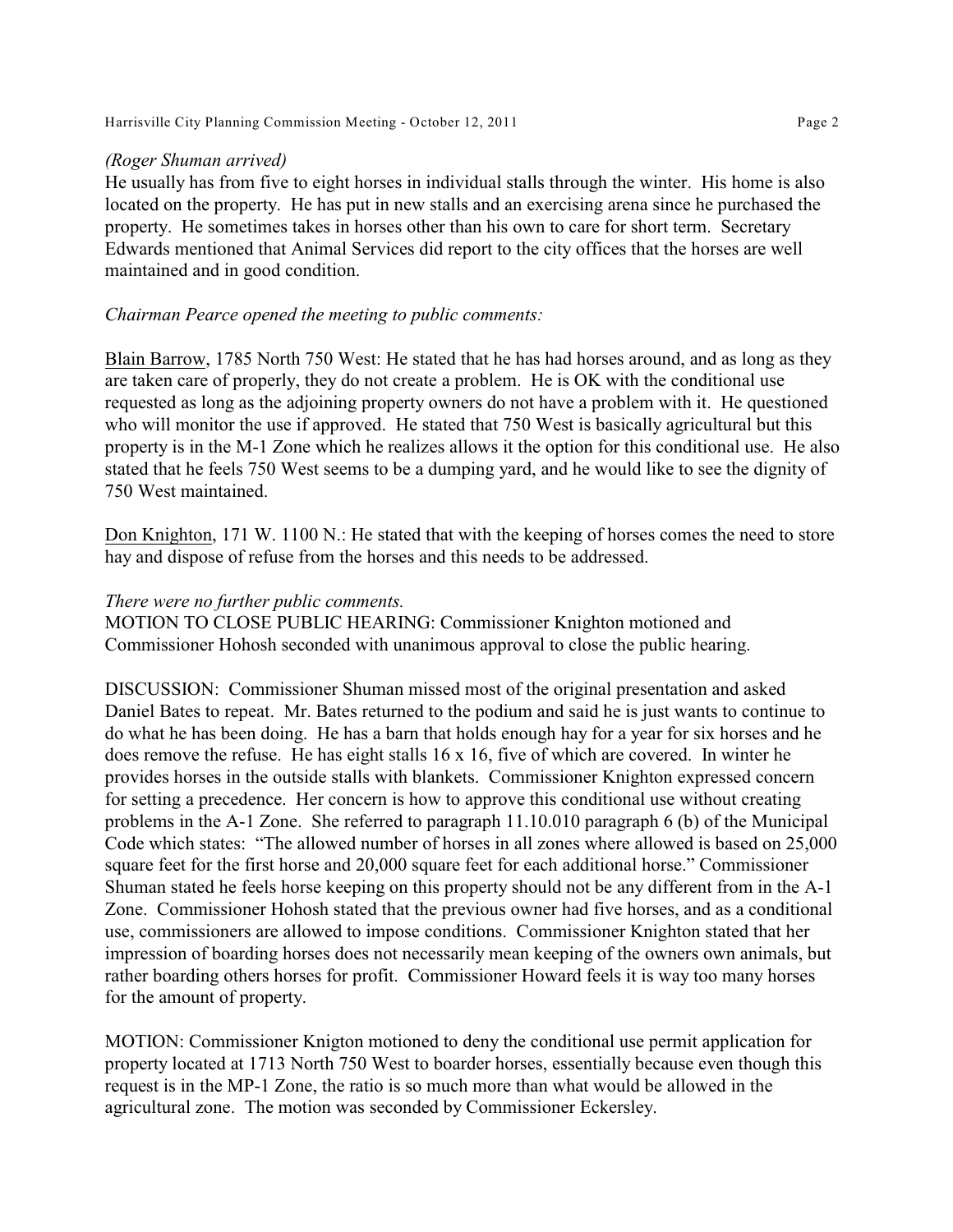Harrisville City Planning Commission Meeting - October 12, 2011 Page 3

DISCUSSION: Commissioner Saunders asked how commissioners would feel about approving only five horses. He stated that the horses are being kept in a controlled environment and the owners do not want to leave the horses out in a pasture during the winter. According to Animal Services, the horses are healthy. Commissioner Weiss stated it would not be setting a precedence for the agriculture areas because this is not in an agricultural zone.

VOTE ON MOTION: Commissioners Knighton, Eckersley, and Howard voted aye. Commissioners Weiss, Pearce, Shuman, Saunders and Hohosh voted nay. The motion did not pass.

DISCUSSION: Commissioners discussed possible conditions which included allowing the conditional use for keeping of eight horses only from November 1 to May 31, and if Animal Services denote any problems, the conditional use would be automatically revoked.

MOTION: Commissioner Saunders motioned to grant a conditional use permit for property located at 1713 North 750 West in the MP-1 Zone to boarder up to a maximum of eight horses contingent upon horses being property taken care of, with the recommendation that Animal Services occasionally assess the situation, and upon recommendation of Animal Services that the horses are not being properly taken care of, the conditional use will automatically be revoked. Conditions include that eight horses be allowed to be kept on the property from November 1 to May 31, during the other months of the year, a maximum of three horses is allowed. Commissioner Weiss seconded the motion.

VOTE: Commissioners Weiss, Pearce, Saunders and Hohosh voted aye. Commissioners Howard, Knighton, Shuman and Eckersley voted nay, resulting in a tie.

DISCUSSION: Commissioner Eckersley mentioned that the applicant stated that this is for his convenience. Many other horse owners have to go to other property to feed their horses. He does not feel it is in the best interest of the city to allow this. Commissioners agreed that their main concern is with the number of horses.

MOTION: Commissioner Saunders offered the same motion he made previously, but changed the maximum number of horses allowed from eight to five. Commissioner Hohosh seconded the motion.

VOTE: Unanimous.

Commissioner Shuman questioned earlier in the discussion the logic behind the limit of horses allowed in A-1, and he recommended that the commission revisit the number of horses allowed in A-1 at a later date. *(Daniel & Krystal Bates, Levi & Kristi Piquet, and Blain Barrow left the meeting)*

## **b. Discussion on consideration of a mixed use zone for small parcels less than three acres (with 15% landscaping or less)**

Chairman Pearce invited Lloyd Barker to present his idea for mixed use on his commercial CP-2 property, 2222 North Highway 89, which also has frontage on 750 West. He gave commissioners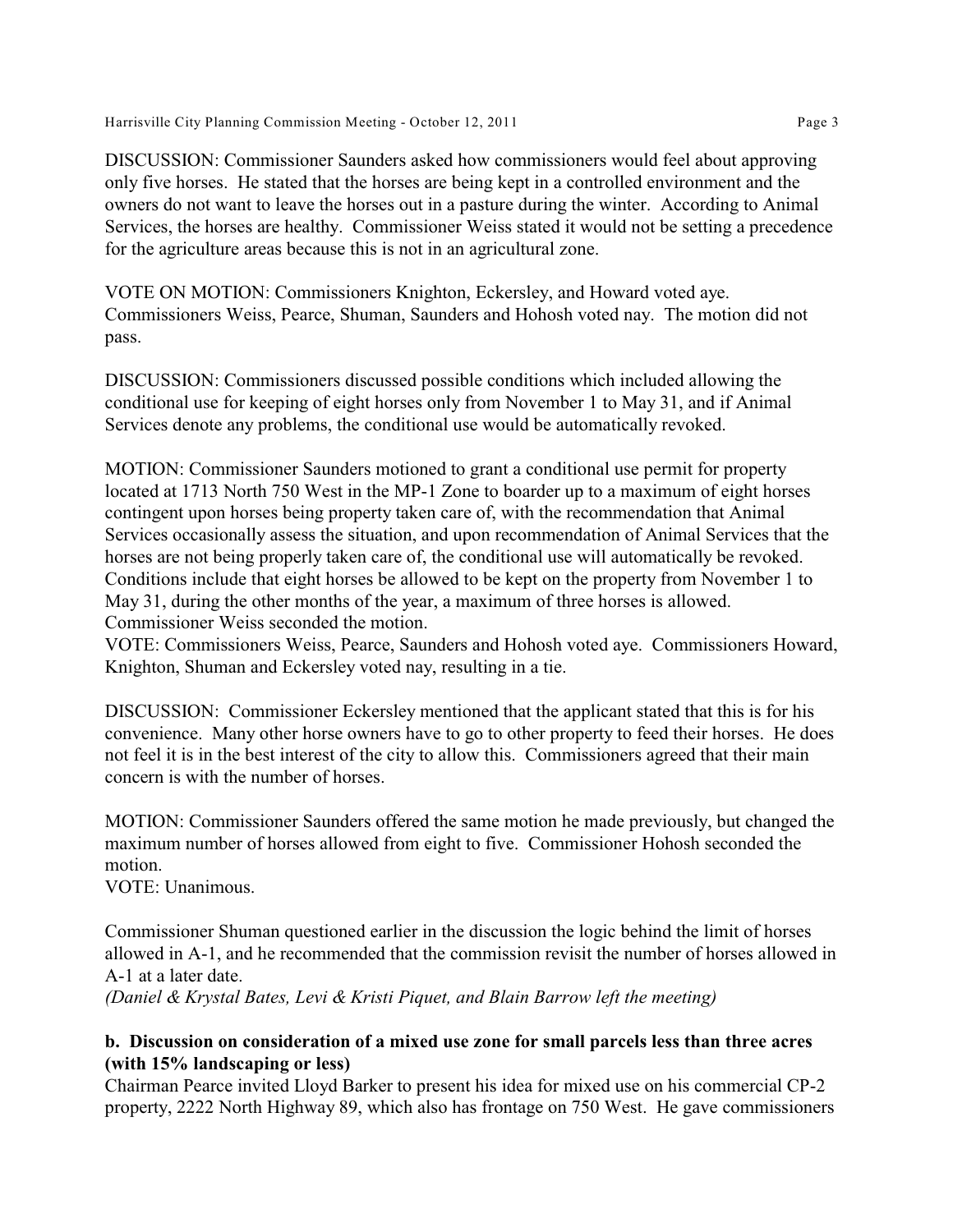a copy of what he is proposing for his property including multi-family dwellings on the property facing 750 West. He compared mixing residential among commercial with to the Salomon Center in Ogden where people are living on the premises and supporting the surrounding commercial trade. His would be on a smaller scale, but he feels the multi-family units would be a buffer from commercial for the residents on the other side of 750 West. He pointed to landscaping around the proposed four-plexes and pointed to an area where he could put in a small play area for children. The city does not have an ordinance that will allow this mixed use, but he would like to see the city consider adopting something. He reported that he got information from Ogden City on mixed use zoning which he sent to Ken Martin to pass on to Bill Morris. He stated that he felt everyone at the project management meeting seemed to be in agreement with the idea, and he stated Bill Morris is ready to make a mixed use ordinance and identify mixed use as a CP-2M Zone if the planning commission is willing to consider it.

DISCUSSION: Commissioner Knighton said traditionally they look for some kind of buffer from commercial to residential. Commissioner Saunders said he feels town houses would be preferable to commercial for the residents on the other side of 750 West. Commissioner Hohosh said she did not have a problem with mixed use which might allow some creative zoning. Commissioner Knighton stated that mixed use usually includes businesses on the premises that the tenants will use like a grocery store. Commissioner Hohosh said if mixed use is adopted, the Future Land Use map will have to be changed, and other areas where this would be allowed will have to be identified. Chairman Pearce asked about the possibility of the proposed buildings being mixed use that include business on the bottom and living space above the business which is more what he perceives as the concept of mixed use. Commissioner Knighton stated that she has noticed at present there are many foreclosures on multi-family dwellings in the Harrisville area. Commissioner Hohosh mentioned the convenience to business owners in a mixed use zone who have their businesses on the bottom level with their living quarters above. However, there was some concern for businesses on 750 across from the residential homes. Commissioner Shuman said he is not against a mixed use zone that incorporates the walkable community concept, but there are a lot of details to work out, and he said besides the CP zone there are other zones within the city that could possibly be considered for the mixed use concept that could benefit the city as well as residents. He said that sometimes building a whole bunch of multi-family dwellings on a concentrated piece of property creates problems. If it is a mixed use concept, the living areas are not necessarily all located in one point. Commissioner Eckersley has seen mixed use work well in other places. Chairman Pearce said there is not much more land available so it needs to be used wisely. Commissioner Weiss stated that City Creek in Salt Lake seems to be working well, and although Harrisville will not get something on that scale, mixed use might be worth considering. Hohosh said the upcoming generation seems to want to live where they work and where they can walk to shopping areas. The consensus was that the commissioners are open to the mixed use concept and will ask Bill Morris to come back with some ideas and concepts, and not necessarily limit it to the CP-Zone. Lloyd Barker added that he has owned the property 18 years. Value of property is going down but he is paying more in taxes, and he would like to generate some revenue so he can continue to pay the taxes. *(Lloyd and Shelley Barker left the meeting)*

#### **4. PUBLIC COMMENTS:** none